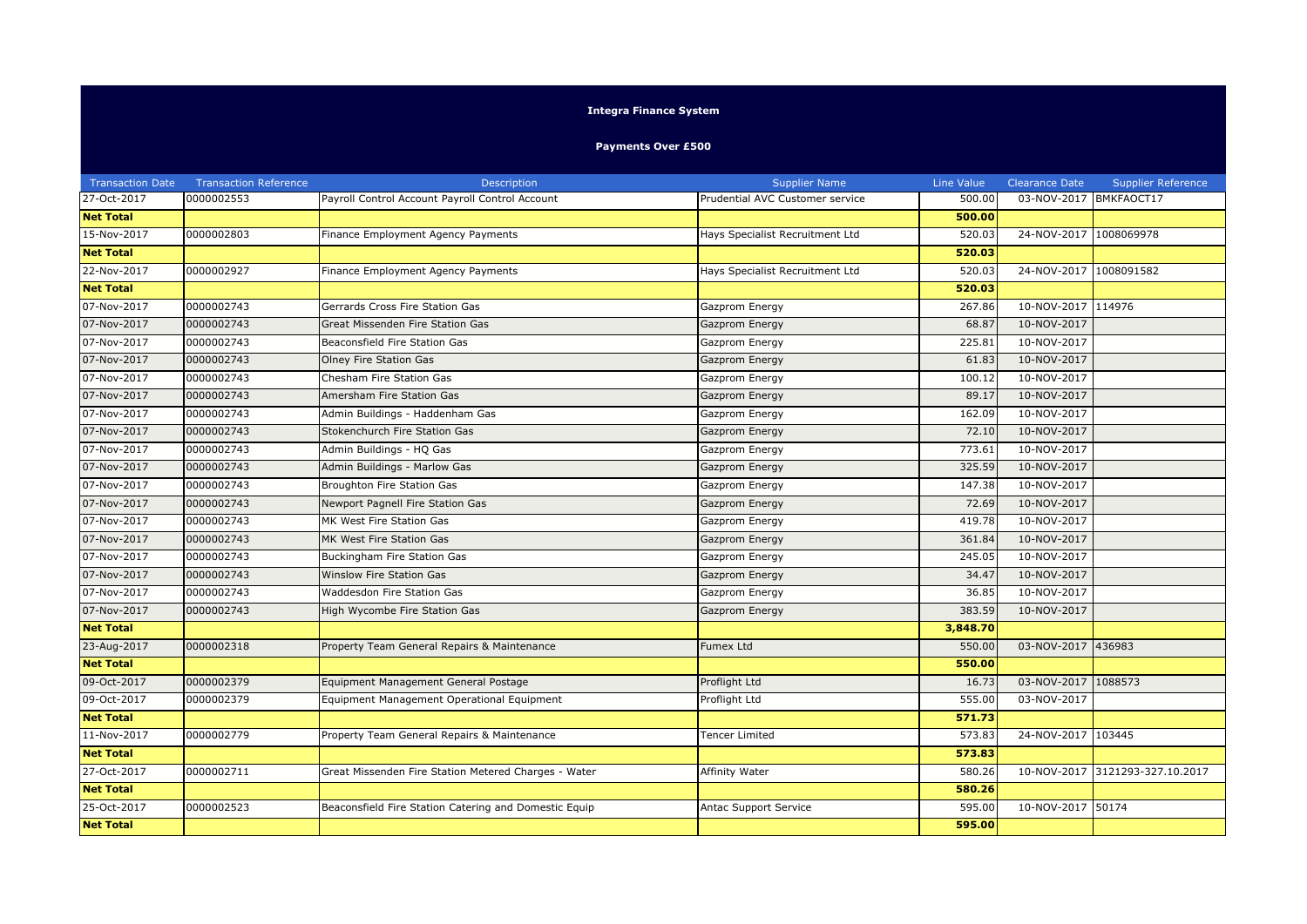| 09-Nov-2017      | 0000002763 | Gerrards Cross Fire Station General Repairs & Maintenance | Tencer Limited                   | 598.00   | 24-NOV-2017 103345      |                             |
|------------------|------------|-----------------------------------------------------------|----------------------------------|----------|-------------------------|-----------------------------|
| <b>Net Total</b> |            |                                                           |                                  | 598.00   |                         |                             |
| 27-Oct-2017      | 0000002572 | Staff Development Staff Training Fees                     | Strategic Management Development | 500.00   | 10-NOV-2017 1324        |                             |
| 27-Oct-2017      | 0000002572 | Staff Development Staff Training Fees                     | Strategic Management Development | 100.00   | 10-NOV-2017             |                             |
| <b>Net Total</b> |            |                                                           |                                  | 600.00   |                         |                             |
| 19-Oct-2017      | 0000002456 | Transport and Workshops Lubricating Oil                   | Volvo Group Uk Limited           | 603.20   | 10-NOV-2017 1199909-11  |                             |
| <b>Net Total</b> |            |                                                           |                                  | 603.20   |                         |                             |
| 19-Oct-2017      | 0000002594 | Transport and Workshops Lubricating Oil                   | Total Uk Ltd                     | 630.24   | 10-NOV-2017 2013061310  |                             |
| <b>Net Total</b> |            |                                                           |                                  | 630.24   |                         |                             |
| 20-Sep-2017      | 0000002736 | Service Delivery Admin Support Employment Agency Payments | Adecco Uk Ltd                    | 646.76   | 24-NOV-2017 27904083    |                             |
| <b>Net Total</b> |            |                                                           |                                  | 646.76   |                         |                             |
| 27-Sep-2017      | 0000002735 | Service Delivery Admin Support Employment Agency Payments | Adecco Uk Ltd                    | 646.76   | 24-NOV-2017 27910133    |                             |
| <b>Net Total</b> |            |                                                           |                                  | 646.76   |                         |                             |
| 01-Nov-2017      | 0000002705 | Service Delivery Admin Support Employment Agency Payments | Adecco Uk Ltd                    | 655.50   | 10-NOV-2017 27942227    |                             |
| <b>Net Total</b> |            |                                                           |                                  | 655.50   |                         |                             |
| 16-Oct-2017      | 0000002444 | Senior Management Team Consultancy Fees                   | Wyboston Lakes Ltd               | 662.50   | 10-NOV-2017 816618      |                             |
| 16-Oct-2017      | 0000002444 | Senior Management Team Consultancy Fees                   | Wyboston Lakes Ltd               | 6,613.13 | 10-NOV-2017             |                             |
| <b>Net Total</b> |            |                                                           |                                  | 7,275.63 |                         |                             |
| 13-Oct-2017      | 0000002506 | Transport and Workshops Tyres & Tubes                     | Ats Euromaster Limited           | 681.12   | 03-NOV-2017 A2560415041 |                             |
| <b>Net Total</b> |            |                                                           |                                  | 681.12   |                         |                             |
| 25-Oct-2017      | 0000002623 | Transport and Workshops Tyres & Tubes                     | Ats Euromaster Limited           | 681.12   | 16-NOV-2017 A2560415307 |                             |
| <b>Net Total</b> |            |                                                           |                                  | 681.12   |                         |                             |
| 09-Nov-2017      | 0000002778 | Property Team General Repairs & Maintenance               | <b>Instant Doors</b>             | 692.00   | 24-NOV-2017 MK3859      |                             |
| <b>Net Total</b> |            |                                                           |                                  | 692.00   |                         |                             |
| 28-Oct-2017      | 0000002555 | <b>Equipment Management Uniforms</b>                      | MWUK T/A Dimensions              | 104.00   |                         | 10-NOV-2017 OLSINV/04562917 |
| 28-Oct-2017      | 0000002555 | <b>Equipment Management Uniforms</b>                      | MWUK T/A Dimensions              | 72.80    | 10-NOV-2017             |                             |
| 28-Oct-2017      | 0000002555 | Equipment Management Uniforms                             | MWUK T/A Dimensions              | 41.60    | 10-NOV-2017             |                             |
| 28-Oct-2017      | 0000002555 | <b>Equipment Management Uniforms</b>                      | MWUK T/A Dimensions              | 84.84    | 10-NOV-2017             |                             |
| 28-Oct-2017      | 0000002555 | <b>Equipment Management Uniforms</b>                      | MWUK T/A Dimensions              | 141.40   | 10-NOV-2017             |                             |
| 28-Oct-2017      | 0000002555 | <b>Equipment Management Uniforms</b>                      | MWUK T/A Dimensions              | 49.49    | 10-NOV-2017             |                             |
| 28-Oct-2017      | 0000002555 | <b>Equipment Management Uniforms</b>                      | MWUK T/A Dimensions              | 31.20    | 10-NOV-2017             |                             |
| 28-Oct-2017      | 0000002555 | <b>Equipment Management Uniforms</b>                      | MWUK T/A Dimensions              | 104.00   | 10-NOV-2017             |                             |
| 28-Oct-2017      | 0000002555 | <b>Equipment Management Uniforms</b>                      | MWUK T/A Dimensions              | 41.60    | 10-NOV-2017             |                             |
| 28-Oct-2017      | 0000002555 | Equipment Management Uniforms                             | MWUK T/A Dimensions              | 104.00   | 10-NOV-2017             |                             |
| 28-Oct-2017      | 0000002555 | <b>Equipment Management Uniforms</b>                      | MWUK T/A Dimensions              | 52.00    | 10-NOV-2017             |                             |
| <b>Net Total</b> |            |                                                           |                                  | 826.93   |                         |                             |
| 26-Oct-2017      | 0000002565 | <b>Staff Development Furniture</b>                        | Manton Office Solutions          | 827.77   | 10-NOV-2017 100345      |                             |
| <b>Net Total</b> |            |                                                           |                                  | 827.77   |                         |                             |
| 08-Nov-2017      | 0000002767 | Human Resources Employment Agency Payments                | Adecco Uk Ltd                    | 837.90   | 24-NOV-2017 27947786    |                             |
| <b>Net Total</b> |            |                                                           |                                  | 837.90   |                         |                             |
| 05-Oct-2017      | 0000002515 | Short-term Creditors SAP GRIR Take On Balances            | Thames Water (Hydrant) Services  | 850.00   | 03-NOV-2017             | CBA1709279                  |
| <b>Net Total</b> |            |                                                           |                                  | 850.00   |                         |                             |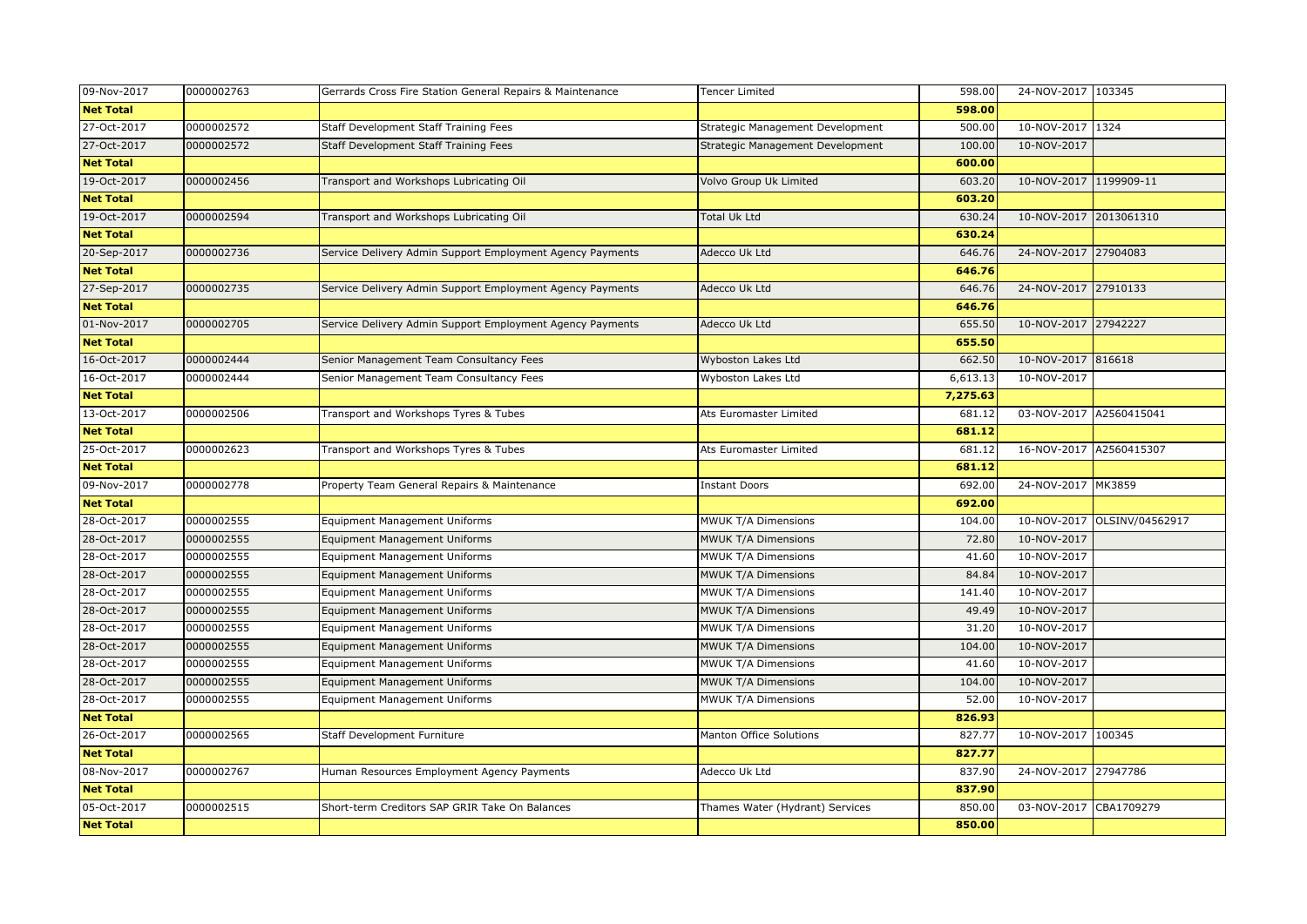| 31-Oct-2017      | 0000002885 | Human Resources Occupational Health Nurse Sess             | M.K. Occupational Health              | 150.00             | 24-NOV-2017 90306 |       |
|------------------|------------|------------------------------------------------------------|---------------------------------------|--------------------|-------------------|-------|
| 31-Oct-2017      | 0000002885 | Human Resources Occupational Health Nurse Sess             | M.K. Occupational Health              | 150.00             | 24-NOV-2017       |       |
| 31-Oct-2017      | 0000002885 | Human Resources Counselling/Alcohol                        | M.K. Occupational Health              | 425.00             | 24-NOV-2017       |       |
| 31-Oct-2017      | 0000002885 | Human Resources Occupational Health Nurse Sess             | M.K. Occupational Health              | 150.00             | 24-NOV-2017       |       |
| 31-Oct-2017      | 0000002885 | Human Resources Occupational Health Nurse Sess             | M.K. Occupational Health              | 150.00             | 24-NOV-2017       |       |
| <b>Net Total</b> |            |                                                            |                                       | 1,025.00           |                   |       |
| 30-Oct-2017      | 0000002581 | Waddesdon Fire Station Plan Preventative Maintenance       | H2O Environmental Services Ltd        | 50.00              | 16-NOV-2017       | 10258 |
| 30-Oct-2017      | 0000002581 | Aylesbury Fire Station Plan Preventative Maintenance       | H2O Environmental Services Ltd        | 50.00              | 16-NOV-2017       |       |
| 30-Oct-2017      | 0000002581 | Princes Risborough Station Plan Preventative Maintenance   | H2O Environmental Services Ltd        | $\overline{50.00}$ | 16-NOV-2017       |       |
| 30-Oct-2017      | 0000002581 | Beaconsfield Fire Station Plan Preventative Maintenance    | H2O Environmental Services Ltd        | 50.00              | 16-NOV-2017       |       |
| 30-Oct-2017      | 0000002581 | Gerrards Cross Fire Station Plan Preventative Maintenance  | H2O Environmental Services Ltd        | 50.00              | 16-NOV-2017       |       |
| 30-Oct-2017      | 0000002581 | Great Missenden Fire Station Plan Preventative Maintenance | H2O Environmental Services Ltd        | 50.00              | 16-NOV-2017       |       |
| 30-Oct-2017      | 0000002581 | Admin Buildings - HQ Plan Preventative Maintenance         | H2O Environmental Services Ltd        | 50.00              | 16-NOV-2017       |       |
| 30-Oct-2017      | 0000002581 | Admin Buildings - Marlow Plan Preventative Maintenance     | H2O Environmental Services Ltd        | 50.00              | 16-NOV-2017       |       |
| 30-Oct-2017      | 0000002581 | Buckingham Fire Station Plan Preventative Maintenance      | H2O Environmental Services Ltd        | 50.00              | 16-NOV-2017       |       |
| 30-Oct-2017      | 0000002581 | Olney Fire Station Plan Preventative Maintenance           | H2O Environmental Services Ltd        | 50.00              | 16-NOV-2017       |       |
| 30-Oct-2017      | 0000002581 | Admin Buildings - Haddenham Plan Preventative Maintenance  | H2O Environmental Services Ltd        | 50.00              | 16-NOV-2017       |       |
| 30-Oct-2017      | 0000002581 | Stokenchurch Fire Station Plan Preventative Maintenance    | H2O Environmental Services Ltd        | 50.00              | 16-NOV-2017       |       |
| 30-Oct-2017      | 0000002581 | Amersham Fire Station Plan Preventative Maintenance        | H2O Environmental Services Ltd        | 50.00              | 16-NOV-2017       |       |
| 30-Oct-2017      | 0000002581 | Chesham Fire Station Plan Preventative Maintenance         | H2O Environmental Services Ltd        | 50.00              | 16-NOV-2017       |       |
| 30-Oct-2017      | 0000002581 | High Wycombe Fire Station Plan Preventative Maintenance    | H2O Environmental Services Ltd        | 50.00              | 16-NOV-2017       |       |
| 30-Oct-2017      | 0000002581 | Brill Fire Station Plan Preventative Maintenance           | <b>H2O Environmental Services Ltd</b> | 50.00              | 16-NOV-2017       |       |
| 30-Oct-2017      | 0000002581 | Winslow Fire Station Plan Preventative Maintenance         | H2O Environmental Services Ltd        | 50.00              | 16-NOV-2017       |       |
| 30-Oct-2017      | 0000002581 | MK West Fire Station Plan Preventative Maintenance         | H2O Environmental Services Ltd        | 50.00              | 16-NOV-2017       |       |
| 30-Oct-2017      | 0000002581 | MK West Fire Station Plan Preventative Maintenance         | H2O Environmental Services Ltd        | 50.00              | 16-NOV-2017       |       |
| 30-Oct-2017      | 0000002581 | Newport Pagnell Fire Station Plan Preventative Maintenance | H2O Environmental Services Ltd        | 50.00              | 16-NOV-2017       |       |
| 30-Oct-2017      | 0000002581 | Broughton Fire Station Plan Preventative Maintenance       | H2O Environmental Services Ltd        | 50.00              | 16-NOV-2017       |       |
| <b>Net Total</b> |            |                                                            |                                       | 1,050.00           |                   |       |
| 22-Sep-2017      | 0000002422 | Property Team Plan Preventative Maintenance                | H2O Environmental Services Ltd        | 50.00              | 03-NOV-2017 10165 |       |
| 22-Sep-2017      | 0000002422 | Property Team Plan Preventative Maintenance                | H2O Environmental Services Ltd        | 50.00              | 03-NOV-2017       |       |
| 22-Sep-2017      | 0000002422 | Property Team Plan Preventative Maintenance                | H2O Environmental Services Ltd        | 50.00              | 03-NOV-2017       |       |
| 22-Sep-2017      | 0000002422 | Property Team Plan Preventative Maintenance                | <b>H2O Environmental Services Ltd</b> | 50.00              | 03-NOV-2017       |       |
| 22-Sep-2017      | 0000002422 | Property Team Plan Preventative Maintenance                | H2O Environmental Services Ltd        | 50.00              | 03-NOV-2017       |       |
| 22-Sep-2017      | 0000002422 | Property Team Plan Preventative Maintenance                | H2O Environmental Services Ltd        | 50.00              | 03-NOV-2017       |       |
| 22-Sep-2017      | 0000002422 | Property Team Plan Preventative Maintenance                | H2O Environmental Services Ltd        | 50.00              | 03-NOV-2017       |       |
| 22-Sep-2017      | 0000002422 | Property Team Plan Preventative Maintenance                | H2O Environmental Services Ltd        | 50.00              | 03-NOV-2017       |       |
| 22-Sep-2017      | 0000002422 | Property Team Plan Preventative Maintenance                | H2O Environmental Services Ltd        | 50.00              | 03-NOV-2017       |       |
| 22-Sep-2017      | 0000002422 | Property Team Plan Preventative Maintenance                | H2O Environmental Services Ltd        | 50.00              | 03-NOV-2017       |       |
| 22-Sep-2017      | 0000002422 | Property Team Plan Preventative Maintenance                | H2O Environmental Services Ltd        | 50.00              | 03-NOV-2017       |       |
| 22-Sep-2017      | 0000002422 | Property Team Plan Preventative Maintenance                | H2O Environmental Services Ltd        | 50.00              | 03-NOV-2017       |       |
| 22-Sep-2017      | 0000002422 | Property Team Plan Preventative Maintenance                | H2O Environmental Services Ltd        | 50.00              | 03-NOV-2017       |       |
| 22-Sep-2017      | 0000002422 | Property Team Consultancy Fees                             | H2O Environmental Services Ltd        | 90.00              | 03-NOV-2017       |       |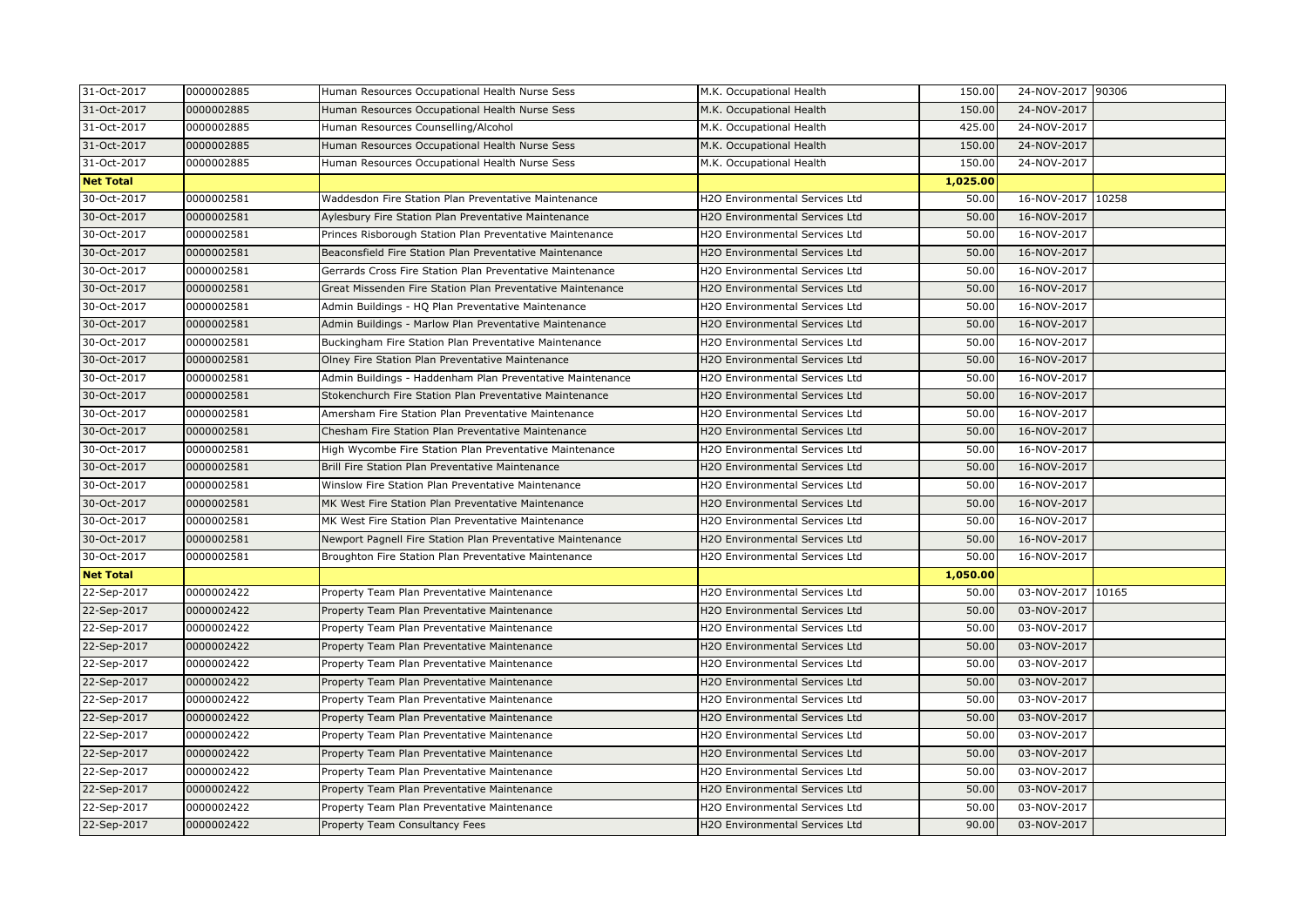| 22-Sep-2017      | 0000002422 | Property Team Consultancy Fees                          | H2O Environmental Services Ltd        | 50.00    | 03-NOV-2017            |        |
|------------------|------------|---------------------------------------------------------|---------------------------------------|----------|------------------------|--------|
| 22-Sep-2017      | 0000002422 | Property Team Plan Preventative Maintenance             | H2O Environmental Services Ltd        | 50.00    | 03-NOV-2017            |        |
| 22-Sep-2017      | 0000002422 | Property Team Plan Preventative Maintenance             | H2O Environmental Services Ltd        | 50.00    | 03-NOV-2017            |        |
| 22-Sep-2017      | 0000002422 | Property Team Plan Preventative Maintenance             | <b>H2O Environmental Services Ltd</b> | 50.00    | 03-NOV-2017            |        |
| 22-Sep-2017      | 0000002422 | Property Team Plan Preventative Maintenance             | H2O Environmental Services Ltd        | 50.00    | 03-NOV-2017            |        |
| 22-Sep-2017      | 0000002422 | Property Team Plan Preventative Maintenance             | H2O Environmental Services Ltd        | 50.00    | 03-NOV-2017            |        |
| 22-Sep-2017      | 0000002422 | Property Team Plan Preventative Maintenance             | H2O Environmental Services Ltd        | 50.00    | 03-NOV-2017            |        |
| <b>Net Total</b> |            |                                                         |                                       | 1,090.00 |                        |        |
| 12-Sep-2017      | 0000002846 | Transport and Workshops Spares for Red Fleet            | Truckeast Ltd                         | 1,095.95 | 24-NOV-2017 15076811   |        |
| <b>Net Total</b> |            |                                                         |                                       | 1,095.95 |                        |        |
| 02-Nov-2017      | 0000002890 | Transport and Workshops Spares for Red Fleet            | Truckeast Ltd                         | 1,095.95 | 24-NOV-2017 15077481   |        |
| <b>Net Total</b> |            |                                                         |                                       | 1,095.95 |                        |        |
| 07-Nov-2017      | 0000002748 | <b>Finance Consultancy Fees</b>                         | <b>Public Sector Consultants</b>      | 1,125.00 | 10-NOV-2017 HJSP077886 |        |
| <b>Net Total</b> |            |                                                         |                                       | 1,125.00 |                        |        |
| 27-Oct-2017      | 0000002573 | Staff Development Staff Training Fees                   | Strategic Management Development      | 1,000.00 | 10-NOV-2017 1323       |        |
| 27-Oct-2017      | 0000002573 | Staff Development Staff Training Fees                   | Strategic Management Development      | 126.00   | 10-NOV-2017            |        |
| <b>Net Total</b> |            |                                                         |                                       | 1,126.00 |                        |        |
| 15-Nov-2017      | 0000002800 | Property Team General Repairs & Maintenance             | <b>Tencer Limited</b>                 | 1,138.80 | 24-NOV-2017            | 103512 |
| <b>Net Total</b> |            |                                                         |                                       | 1,138.80 |                        |        |
| 22-Sep-2017      | 0000002600 | Admin Buildings - Marlow Plan Preventative Maintenance  | Tencer Limited                        | 1,153.21 | 03-NOV-2017 102608     |        |
| <b>Net Total</b> |            |                                                         |                                       | 1,153.21 |                        |        |
| 19-May-2017      | 0000002805 | Equipment Management Operational Equipment              | Weber Rescue Uk Ltd                   | 170.00   | 24-NOV-2017 18-R1124   |        |
| 19-May-2017      | 0000002805 | Equipment Management Operational Equipment              | Weber Rescue Uk Ltd                   | 21.50    | 24-NOV-2017            |        |
| 19-May-2017      | 0000002805 | Equipment Management Operational Equipment              | Weber Rescue Uk Ltd                   | 920.00   | 24-NOV-2017            |        |
| 19-May-2017      | 0000002805 | Equipment Management Operational Equipment              | Weber Rescue Uk Ltd                   | 44.40    | 24-NOV-2017            |        |
| <b>Net Total</b> |            |                                                         |                                       | 1,155.90 |                        |        |
| 10-Nov-2017      | 0000002882 | Corporate Management Subs Professional/Nat Bodies       | Thames Valley Police                  | 1,309.00 | 24-NOV-2017 0045068    |        |
| <b>Net Total</b> |            |                                                         |                                       | 1,309.00 |                        |        |
| 13-Nov-2017      | 0000002786 | Finance Employment Agency Payments                      | Hays Specialist Recruitment Ltd       | 1,335.00 | 24-NOV-2017 1008059451 |        |
| <b>Net Total</b> |            |                                                         |                                       | 1,335.00 |                        |        |
| 31-Oct-2017      | 0000002726 | Admin Buildings - HQ Metered Charges - Water            | Castle Water                          | 1,364.43 | 10-NOV-2017 786200     |        |
| <b>Net Total</b> |            |                                                         |                                       | 1,364.43 |                        |        |
| 30-Sep-2017      | 0000002738 | Buckingham Fire Station Cleaning Contract Services      | Ever Brite Cleaning Services          | 198.25   | 10-NOV-2017 12889      |        |
| 30-Sep-2017      | 0000002738 | MK West Fire Station Cleaning Contract Services         | Ever Brite Cleaning Services          | 319.61   | 10-NOV-2017            |        |
| 30-Sep-2017      | 0000002738 | Winslow Fire Station Cleaning Contract Services         | Ever Brite Cleaning Services          | 79.61    | 10-NOV-2017            |        |
| 30-Sep-2017      | 0000002738 | Newport Pagnell Fire Station Cleaning Contract Services | Ever Brite Cleaning Services          | 186.12   | 10-NOV-2017            |        |
| 30-Sep-2017      | 0000002738 | Waddesdon Fire Station Cleaning Contract Services       | Ever Brite Cleaning Services          | 73.58    | 10-NOV-2017            |        |
| 30-Sep-2017      | 0000002738 | MK West Fire Station Cleaning Contract Services         | Ever Brite Cleaning Services          | 319.56   | 10-NOV-2017            |        |
| 30-Sep-2017      | 0000002738 | Broughton Fire Station Cleaning Contract Services       | Ever Brite Cleaning Services          | 368.08   | 10-NOV-2017            |        |
| <b>Net Total</b> |            |                                                         |                                       | 1,544.81 |                        |        |
| 26-Oct-2017      | 0000002732 | Property Team Consultancy Fees                          | Fumex Ltd                             | 1,330.00 | 16-NOV-2017 437324     |        |
| 26-Oct-2017      | 0000002732 | Property Team Consultancy Fees                          | Fumex Ltd                             | 240.00   | 16-NOV-2017            |        |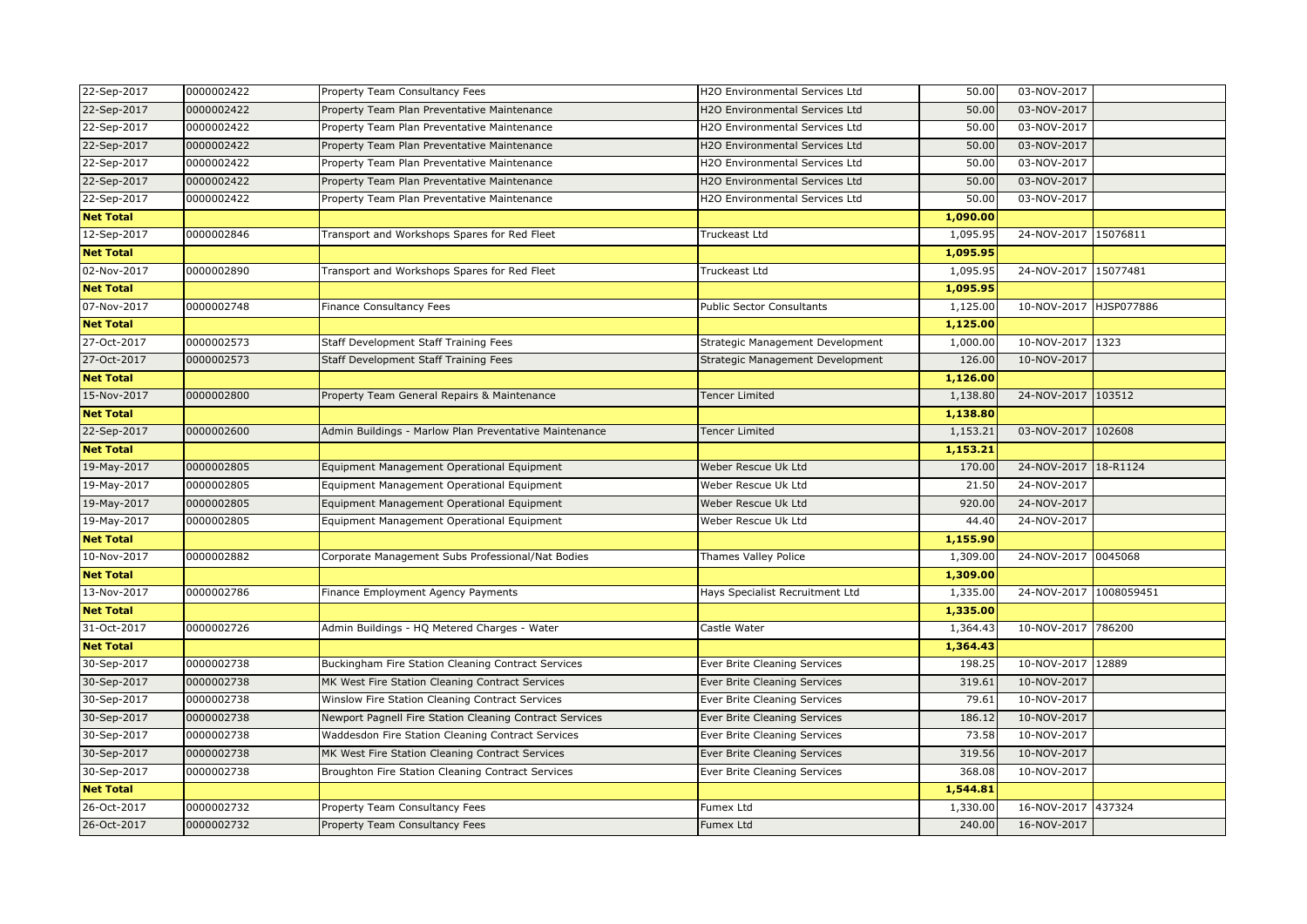| <b>Net Total</b> |            |                                                        |                                 | 1,570.00 |                        |                             |
|------------------|------------|--------------------------------------------------------|---------------------------------|----------|------------------------|-----------------------------|
| 20-Oct-2017      | 0000002494 | Admin Buildings - Aerial Sites Consultancy Fees        | Hub Telecoms Consultancy Ltd    | 1,650.00 | 03-NOV-2017            | 000028                      |
| <b>Net Total</b> |            |                                                        |                                 | 1,650.00 |                        |                             |
| 04-Oct-2017      | 0000002179 | Admin Buildings - Marlow Plan Preventative Maintenance | <b>Tencer Limited</b>           | 1,534.40 | 03-NOV-2017 102787     |                             |
| 04-Oct-2017      | 0000002179 | Broughton Fire Station Plan Preventative Maintenance   | Tencer Limited                  | 158.78   | 03-NOV-2017            |                             |
| <b>Net Total</b> |            |                                                        |                                 | 1,693.18 |                        |                             |
| 20-Oct-2017      | 0000002586 | Transport and Workshops Car Leasing                    | Lex Autolease Ltd               | 290.64   | 03-NOV-2017            | IRIN575414                  |
| 20-Oct-2017      | 0000002586 | Transport and Workshops Car Leasing                    | Lex Autolease Ltd               | 1,407.12 | 03-NOV-2017            |                             |
| <b>Net Total</b> |            |                                                        |                                 | 1,697.76 |                        |                             |
| 26-Oct-2017      | 0000002566 | Property Team Furniture                                | Manton Office Solutions         | 396.00   | 10-NOV-2017            | 100344                      |
| 26-Oct-2017      | 0000002566 | Property Team Furniture                                | Manton Office Solutions         | 1,125.00 | 10-NOV-2017            |                             |
| 26-Oct-2017      | 0000002566 | Property Team Furniture                                | Manton Office Solutions         | 207.00   | 10-NOV-2017            |                             |
| <b>Net Total</b> |            |                                                        |                                 | 1,728.00 |                        |                             |
| 17-Oct-2017      | 0000002504 | Equipment Management Welfare                           | Medtree                         | 1,689.50 | 10-NOV-2017            | 0000268584                  |
| 17-Oct-2017      | 0000002504 | Equipment Management General Postage                   | Medtree                         | 75.00    | 10-NOV-2017            |                             |
| <b>Net Total</b> |            |                                                        |                                 | 1,764.50 |                        |                             |
| 24-Oct-2017      | 0000002571 | Finance Employment Agency Payments                     | Hays Specialist Recruitment Ltd | 1,780.00 | 03-NOV-2017 1008006813 |                             |
| <b>Net Total</b> |            |                                                        |                                 | 1,780.00 |                        |                             |
| 30-Oct-2017      | 0000002648 | Finance Employment Agency Payments                     | Hays Specialist Recruitment Ltd | 1,780.00 | 03-NOV-2017            | 1008022901                  |
| <b>Net Total</b> |            |                                                        |                                 | 1,780.00 |                        |                             |
| 13-Nov-2017      | 0000002787 | Finance Employment Agency Payments                     | Hays Specialist Recruitment Ltd | 1,780.00 | 24-NOV-2017 1008059450 |                             |
| <b>Net Total</b> |            |                                                        |                                 | 1,780.00 |                        |                             |
| 21-Nov-2017      | 0000002911 | Finance Employment Agency Payments                     | Hays Specialist Recruitment Ltd | 1,780.00 | 24-NOV-2017            | 1008083723                  |
| <b>Net Total</b> |            |                                                        |                                 | 1,780.00 |                        |                             |
| 19-Oct-2017      | 0000002590 | Operational Training Water Awareness Training          | Outreach Rescue                 | 1,935.00 | 03-NOV-2017 3763       |                             |
| <b>Net Total</b> |            |                                                        |                                 | 1,935.00 |                        |                             |
| 26-Oct-2017      | 0000002564 | Property Team Furniture                                | Manton Office Solutions         | 2,000.00 | 10-NOV-2017 100346     |                             |
| <b>Net Total</b> |            |                                                        |                                 | 2,000.00 |                        |                             |
| 28-Oct-2017      | 0000002554 | <b>Equipment Management Uniforms</b>                   | MWUK T/A Dimensions             | 261.60   |                        | 10-NOV-2017 OLSINV/04562918 |
| 28-Oct-2017      | 0000002554 | Equipment Management Uniforms                          | MWUK T/A Dimensions             | 174.40   | 10-NOV-2017            |                             |
| 28-Oct-2017      | 0000002554 | <b>Equipment Management Uniforms</b>                   | MWUK T/A Dimensions             | 182.80   | 10-NOV-2017            |                             |
| 28-Oct-2017      | 0000002554 | <b>Equipment Management Uniforms</b>                   | MWUK T/A Dimensions             | 182.80   | 10-NOV-2017            |                             |
| 28-Oct-2017      | 0000002554 | Equipment Management Uniforms                          | MWUK T/A Dimensions             | 182.80   | 10-NOV-2017            |                             |
| 28-Oct-2017      | 0000002554 | Equipment Management Uniforms                          | MWUK T/A Dimensions             | 290.20   | 10-NOV-2017            |                             |
| 28-Oct-2017      | 0000002554 | <b>Equipment Management Uniforms</b>                   | MWUK T/A Dimensions             | 101.57   | 10-NOV-2017            |                             |
| 28-Oct-2017      | 0000002554 | <b>Equipment Management Uniforms</b>                   | MWUK T/A Dimensions             | 145.10   | 10-NOV-2017            |                             |
| 28-Oct-2017      | 0000002554 | <b>Equipment Management Uniforms</b>                   | MWUK T/A Dimensions             | 274.20   | 10-NOV-2017            |                             |
| 28-Oct-2017      | 0000002554 | <b>Equipment Management Uniforms</b>                   | MWUK T/A Dimensions             | 51.98    | 10-NOV-2017            |                             |
| 28-Oct-2017      | 0000002554 | Equipment Management Uniforms                          | MWUK T/A Dimensions             | 182.80   | 10-NOV-2017            |                             |
| 28-Oct-2017      | 0000002554 | <b>Equipment Management Uniforms</b>                   | MWUK T/A Dimensions             | 26.79    | 10-NOV-2017            |                             |
| <b>Net Total</b> |            |                                                        |                                 | 2,057.04 |                        |                             |
| 21-Sep-2017      | 0000002075 | Operational Apprentices Protective Clothing            | <b>Bristol Uniform Limited</b>  | 1,278.80 | 10-NOV-2017 408723     |                             |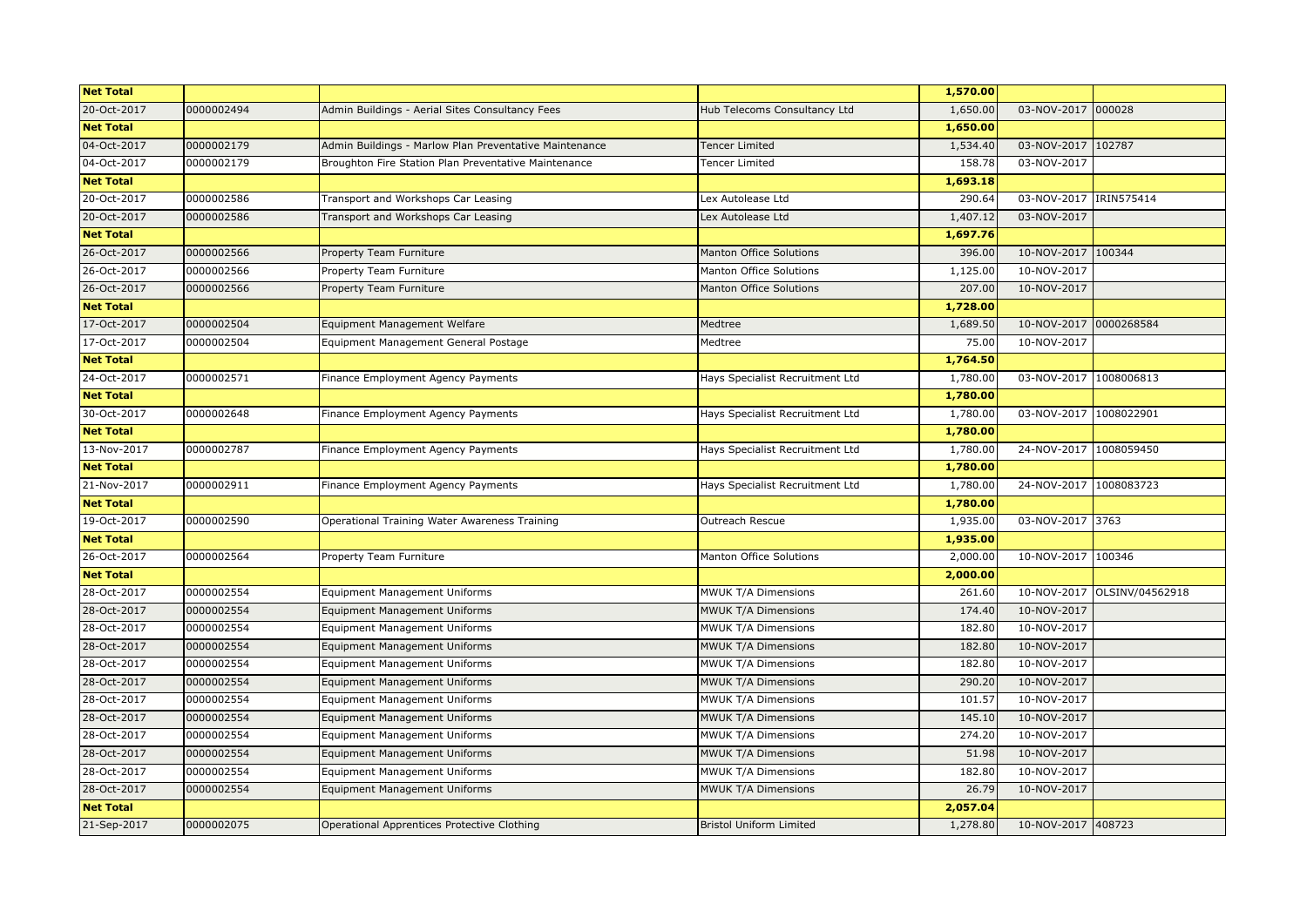| 21-Sep-2017      | 0000002075 | Operational Apprentices Protective Clothing               | <b>Bristol Uniform Limited</b>     | 778.40   | 10-NOV-2017           |                |
|------------------|------------|-----------------------------------------------------------|------------------------------------|----------|-----------------------|----------------|
| <b>Net Total</b> |            |                                                           |                                    | 2,057.20 |                       |                |
| 30-Sep-2017      | 0000002893 | Admin Buildings - HQ General Office Equipment             | Andy's Carpets                     | 670.00   | 24-NOV-2017 377       |                |
| 30-Sep-2017      | 0000002893 | Admin Buildings - HQ General Office Equipment             | Andy's Carpets                     | 1,483.00 | 24-NOV-2017           |                |
| <b>Net Total</b> |            |                                                           |                                    | 2,153.00 |                       |                |
| 26-Oct-2017      | 0000002568 | Capital Works                                             | Pagnell Property Maintenance Ltd   | 2,294.50 | 10-NOV-2017           | P0006032       |
| <b>Net Total</b> |            |                                                           |                                    | 2,294.50 |                       |                |
| 27-Oct-2017      | 0000002631 | Transport and Workshops Diesel Oil - Gas Oil              | WFL (UK) Ltd Hall Fuels            | 2,433.50 | 03-NOV-2017 109659090 |                |
| <b>Net Total</b> |            |                                                           |                                    | 2,433.50 |                       |                |
| 30-Sep-2017      | 0000002234 | Marlow Fire Station Plan Preventative Maintenance         | Antac Support Service              | 574.69   | 03-NOV-2017           | 49810          |
| 30-Sep-2017      | 0000002234 | Property Team Plan Preventative Maintenance               | Antac Support Service              | 115.69   | 03-NOV-2017           |                |
| 30-Sep-2017      | 0000002234 | Gerrards Cross Fire Station Plan Preventative Maintenance | <b>Antac Support Service</b>       | 235.05   | 03-NOV-2017           |                |
| 30-Sep-2017      | 0000002234 | Amersham Fire Station Plan Preventative Maintenance       | Antac Support Service              | 229.79   | 03-NOV-2017           |                |
| 30-Sep-2017      | 0000002234 | Beaconsfield Fire Station Plan Preventative Maintenance   | Antac Support Service              | 496.03   | 03-NOV-2017           |                |
| 30-Sep-2017      | 0000002234 | High Wycombe Fire Station Plan Preventative Maintenance   | Antac Support Service              | 866.50   | 03-NOV-2017           |                |
| <b>Net Total</b> |            |                                                           |                                    | 2,517.75 |                       |                |
| 25-Oct-2017      | 0000002522 | Gerrards Cross Fire Station Plan Preventative Maintenance | Antac Support Service              | 235.05   | 10-NOV-2017 50175     |                |
| 25-Oct-2017      | 0000002522 | Amersham Fire Station Plan Preventative Maintenance       | Antac Support Service              | 229.79   | 10-NOV-2017           |                |
| 25-Oct-2017      | 0000002522 | Property Team Plan Preventative Maintenance               | Antac Support Service              | 115.69   | 10-NOV-2017           |                |
| 25-Oct-2017      | 0000002522 | Marlow Fire Station Plan Preventative Maintenance         | <b>Antac Support Service</b>       | 574.69   | 10-NOV-2017           |                |
| 25-Oct-2017      | 0000002522 | High Wycombe Fire Station Plan Preventative Maintenance   | Antac Support Service              | 866.50   | 10-NOV-2017           |                |
| 25-Oct-2017      | 0000002522 | Beaconsfield Fire Station Plan Preventative Maintenance   | Antac Support Service              | 496.03   | 10-NOV-2017           |                |
| <b>Net Total</b> |            |                                                           |                                    | 2,517.75 |                       |                |
| 01-Nov-2017      | 0000002760 | <b>ICT Main Communications</b>                            | Daisy Telecoms Ltd                 | 2,721.31 | 24-NOV-2017           | 7407146        |
| <b>Net Total</b> |            |                                                           |                                    | 2,721.31 |                       |                |
| 19-Oct-2017      | 0000002483 | Capital Works                                             | <b>XMA Ltd</b>                     | 2,992.74 | 03-NOV-2017 BZ47614   |                |
| <b>Net Total</b> |            |                                                           |                                    | 2,992.74 |                       |                |
| 23-Oct-2017      | 0000002465 | Capital Works                                             | <b>Bray Decor</b>                  | 3,498.50 | 03-NOV-2017           | $\overline{2}$ |
| <b>Net Total</b> |            |                                                           |                                    | 3,498.50 |                       |                |
| 07-Nov-2017      | 0000002710 | Admin Buildings - HQ Electricity                          | Haven Power                        | 3,646.34 | 10-NOV-2017           | IN1102615274   |
| <b>Net Total</b> |            |                                                           |                                    | 3,646.34 |                       |                |
| 10-Oct-2017      | 0000002450 | Retirement Benefits Enhanced Pension Regular Pay          | <b>BCC Pension Fund</b>            | 3,690.64 | 03-NOV-2017           | 2220002203     |
| <b>Net Total</b> |            |                                                           |                                    | 3,690.64 |                       |                |
| 27-Oct-2017      | 0000002627 | Staff Development Staff Training Fees                     | The Fire Service College Limited   | 600.00   | 10-NOV-2017           | 810921         |
| 27-Oct-2017      | 0000002627 | Staff Development Staff Training Fees                     | The Fire Service College Limited   | 3,600.00 | 10-NOV-2017           |                |
| <b>Net Total</b> |            |                                                           |                                    | 4,200.00 |                       |                |
| 25-Oct-2017      | 0000002765 | Equipment Management PPE Repairs                          | Bristol Uniform Limited (Care A/C) | 4,216.52 | 24-NOV-2017 413050    |                |
| <b>Net Total</b> |            |                                                           |                                    | 4,216.52 |                       |                |
| 31-Oct-2017      | 0000002683 | Human Resources Occupational Health Nurse Sess            | M.K. Occupational Health           | 4,241.66 | 24-NOV-2017 90206     |                |
| <b>Net Total</b> |            |                                                           |                                    | 4,241.66 |                       |                |
| 31-Oct-2017      | 0000002649 | Staff Development Staff Training Fees                     | Strategic Management Development   | 153.00   | 16-NOV-2017 1325      |                |
| 31-Oct-2017      | 0000002649 | Staff Development Staff Training Fees                     | Strategic Management Development   | 2,600.00 | 16-NOV-2017           |                |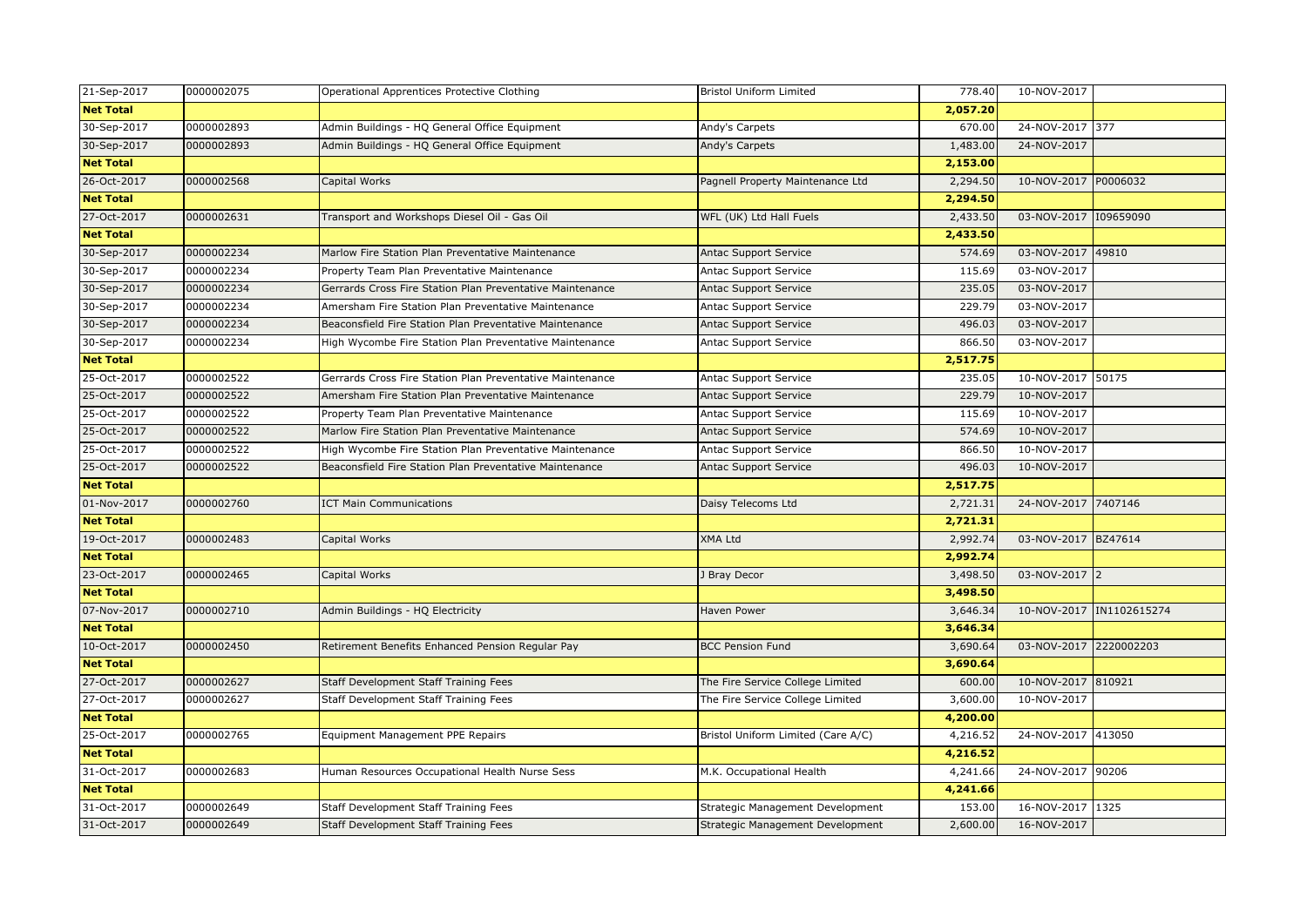| 31-Oct-2017      | 0000002649 | Staff Development Staff Training Fees               | Strategic Management Development    | 2,000.00  | 16-NOV-2017            |               |
|------------------|------------|-----------------------------------------------------|-------------------------------------|-----------|------------------------|---------------|
| <b>Net Total</b> |            |                                                     |                                     | 4,753.00  |                        |               |
| 31-Oct-2017      | 0000002650 | Operational Training Water Awareness Training       | R3 Safety & Rescue Ltd              | 5,075.00  | 16-NOV-2017 1092       |               |
| <b>Net Total</b> |            |                                                     |                                     | 5,075.00  |                        |               |
| 01-Nov-2017      | 0000002651 | Prevention Operational Equipment                    | Fireblitz Extinguisher Ltd          | 5,250.00  | 16-NOV-2017 13030      |               |
| <b>Net Total</b> |            |                                                     |                                     | 5,250.00  |                        |               |
| 30-Oct-2017      | 0000002869 | Capital Works                                       | <b>Blake Morgan</b>                 | 5,285.00  | 24-NOV-2017            | BM100010534   |
| <b>Net Total</b> |            |                                                     |                                     | 5,285.00  |                        |               |
| 27-Oct-2017      | 0000002628 | Staff Development Staff Training Fees               | The Fire Service College Limited    | 4,608.00  | 10-NOV-2017 810918     |               |
| 27-Oct-2017      | 0000002628 | Staff Development Staff Training Fees               | The Fire Service College Limited    | 750.00    | 10-NOV-2017            |               |
| <b>Net Total</b> |            |                                                     |                                     | 5,358.00  |                        |               |
| 08-Nov-2017      | 0000002773 | Capital Works                                       | Folkspur Flooring Ltd               | 5,490.00  | 24-NOV-2017 35614      |               |
| <b>Net Total</b> |            |                                                     |                                     | 5,490.00  |                        |               |
| 06-Nov-2017      | 0000002707 | <b>ESMCP Consultancy Fees</b>                       | Mott MacDonald Ltd                  | 5,850.00  | 24-NOV-2017            | IN00378014    |
| <b>Net Total</b> |            |                                                     |                                     | 5,850.00  |                        |               |
| 26-Oct-2017      | 0000002629 | <b>BASI Project Computer Software</b>               | Capita Integrated                   | 0.19      | 10-NOV-2017            | 6060026795    |
| 26-Oct-2017      | 0000002629 | Short-term Creditors SAP GRIR Take On Balances      | Capita Integrated                   | 6,470.00  | 10-NOV-2017            |               |
| <b>Net Total</b> |            |                                                     |                                     | 6,470.19  |                        |               |
| 25-Oct-2017      | 0000002717 | Corporate Management External Audit Fees            | Ernst & Young Llp                   | 7,845.00  | 24-NOV-2017            | GB10100137099 |
| <b>Net Total</b> |            |                                                     |                                     | 7,845.00  |                        |               |
| 16-Oct-2017      | 0000002744 | Transport and Workshops Car Leasing                 | Lex Autolease Ltd                   | 333.57    | 24-NOV-2017            | MRI6104838    |
| 16-Oct-2017      | 0000002744 | Transport and Workshops Operational Leased Vehicles | Lex Autolease Ltd                   | 1,280.80  | 24-NOV-2017            |               |
| 16-Oct-2017      | 0000002744 | Transport and Workshops Car Leasing                 | Lex Autolease Ltd                   | 333.57    | 24-NOV-2017            |               |
| 16-Oct-2017      | 0000002744 | Transport and Workshops Car Leasing                 | Lex Autolease Ltd                   | 1,280.80  | 24-NOV-2017            |               |
| 16-Oct-2017      | 0000002744 | Transport and Workshops Car Leasing                 | Lex Autolease Ltd                   | 1,280.80  | 24-NOV-2017            |               |
| 16-Oct-2017      | 0000002744 | Transport and Workshops Car Leasing                 | Lex Autolease Ltd                   | 1,280.80  | 24-NOV-2017            |               |
| 16-Oct-2017      | 0000002744 | Transport and Workshops Car Leasing                 | Lex Autolease Ltd                   | 333.57    | 24-NOV-2017            |               |
| 16-Oct-2017      | 0000002744 | Transport and Workshops Car Leasing                 | Lex Autolease Ltd                   | 1,280.80  | 24-NOV-2017            |               |
| 16-Oct-2017      | 0000002744 | Transport and Workshops Car Leasing                 | Lex Autolease Ltd                   | 333.57    | 24-NOV-2017            |               |
| 16-Oct-2017      | 0000002744 | Transport and Workshops Car Leasing                 | Lex Autolease Ltd                   | 1,280.80  | 24-NOV-2017            |               |
| 16-Oct-2017      | 0000002744 | Transport and Workshops Car Leasing                 | Lex Autolease Ltd                   | 333.57    | 24-NOV-2017            |               |
| 16-Oct-2017      | 0000002744 | Transport and Workshops Car Leasing                 | Lex Autolease Ltd                   | 333.57    | 24-NOV-2017            |               |
| <b>Net Total</b> |            |                                                     |                                     | 9,686.22  |                        |               |
| 25-Oct-2017      | 0000002538 | Urban Search and Rescue Contracted Maintenance      | <b>Babcock Critical services-MA</b> | 9,791.05  | 03-NOV-2017 SMAI005386 |               |
| <b>Net Total</b> |            |                                                     |                                     | 9,791.05  |                        |               |
| 01-Nov-2017      | 0000002691 | Urban Search and Rescue Contracted Maintenance      | <b>Babcock Critical services-MA</b> | 9,791.05  | 24-NOV-2017            | SMAI005450    |
| <b>Net Total</b> |            |                                                     |                                     | 9,791.05  |                        |               |
| 16-Nov-2017      | 0000002798 | Urban Search and Rescue Contracted Maintenance      | <b>Babcock Critical services-MA</b> | 9,791.05  | 24-NOV-2017            | SMAI005604    |
| <b>Net Total</b> |            |                                                     |                                     | 9,791.05  |                        |               |
| 27-Oct-2017      | 0000002560 | Corporate Planning External Audit Fees              | Operational Assurance Ltd           | 10,000.00 | 10-NOV-2017 1005       |               |
| <b>Net Total</b> |            |                                                     |                                     | 10,000.00 |                        |               |
| 31-Oct-2017      | 0000002734 | Property Team Consultancy Fees                      | Oakleaf Technical Service Ltd       | 10,600.00 | 24-NOV-2017 2/6822     |               |